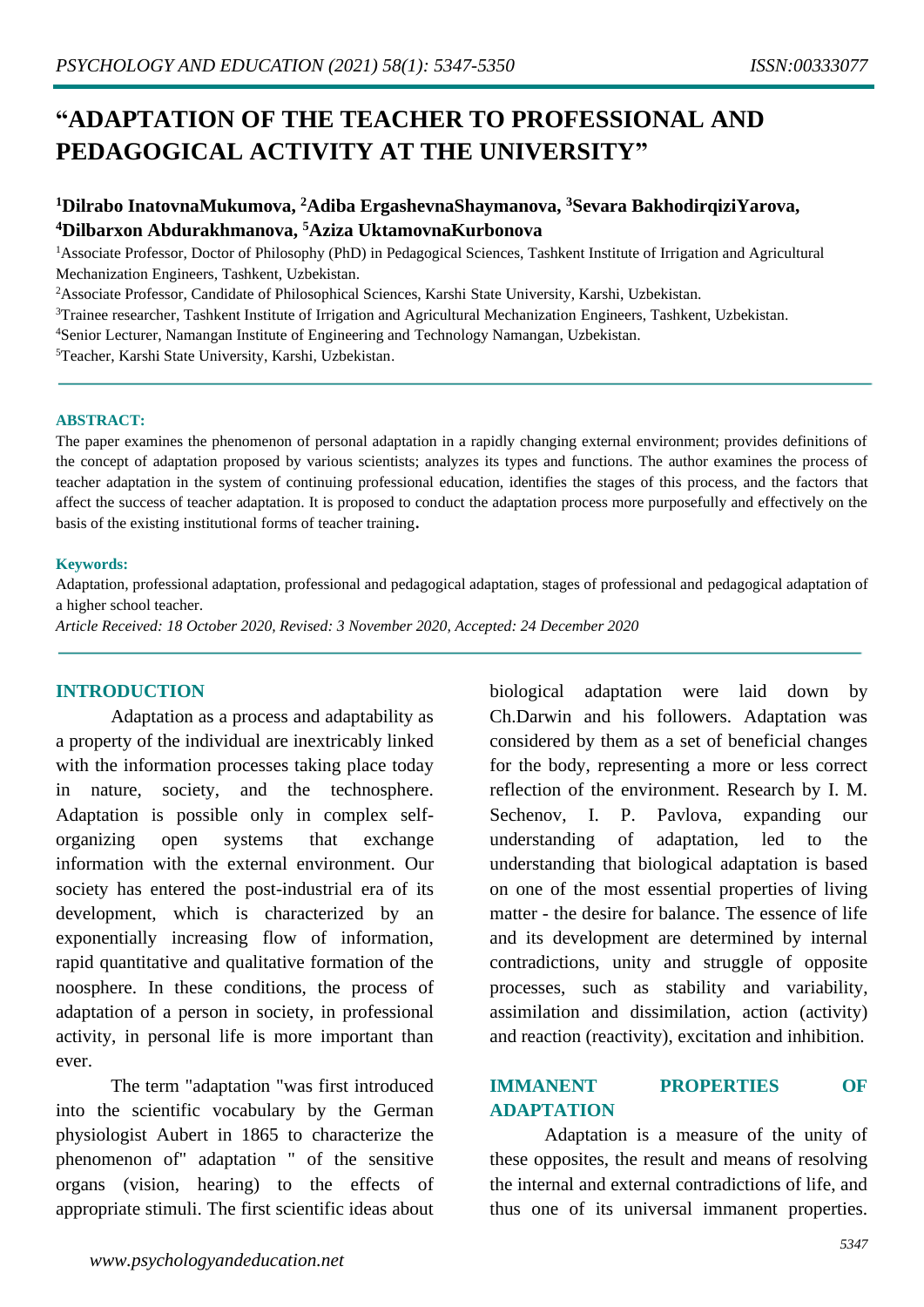From the standpoint of biology and physiology, two contexts of the concept of adaptation are accepted: as a mechanism for the evolution of a biological species, a community, and as a mechanism for the adaptation of individual individuals to the influence of the external environment.

From the point of view of the social sciences, several formulations of the phenomenon of adaptation and its characteristics are proposed. "Adaptation" (from the Latin. adaptatio-to adapt, to arrange) - the adaptation of the organism, the individual, their systems to the nature of individual influences or to the changed conditions of life as a whole. Adaptation compensates for the shortcomings of habitual behavior in new conditions. Thanks to adaptation, opportunities are created for the optimal functioning of the body, the individual in an unusual environment.

In relation to higher education, the social environment for a novice teacher is the teaching teams of departments, faculties, and universities, which must ensure that each individual teacher is "introduced, interacted with, and coordinated" with it. Scientists have established a number of features of social adaptation, which are based on the following aspects:

1. Social adaptation has socially transformed ways and means of entering the individual into the social environment, which differ from adaptive mechanisms in the animal world;

2. Social adaptation of the individual is a dynamic phenomenon that has a number of stages, the sequence of deployment of which is different for different individuals;

3. In public life, the adaptation of the individual is a condition and prerequisite for effective human activity

4. The result of personal adaptation, reflecting the degree of its involvement in the social environment and the nature of relationships with it, is such a property as adaptability.

Psychological adaptation is closely related to social adaptation and is conditioned by the social nature of changes in the environment and human consciousness. Psychological adaptation is

a process that occurs in response to a significant novelty of the environment, including the motivation of adaptive behavior of a person, the formation of goals and programs of his behavior.

## **RESULTS AND DISCUSSION**

Psychological adaptation gives the dynamics of adaptive activity an individualemotional coloring in accordance with the characteristics of the individual's psyche. The nature of the course of psychological adaptation depends on the characteristics of professional adaptation, since the source of emotional tension and discomfort can be mistakes and failures of the professional plan. According to the theory of A. L. Wenger, the reason for the individual's maladaptation may lie in the psychological features of the adaptable personality; the features of his activity; the features of the relationships that develop in this activity with others.

The core of adaptation is professional adaptation. It has its own structure, form, content, mechanisms, driving forces, trajectory, trends and development patterns that can be psychopedagogical correction from the inside (by the teacher) and externally (by the team). Its most general definition belongs to K. K. Platonov: "Professional adaptation to new conditions of activity is carried out by systematic implementation of increasingly complex activities in these new conditions."

Speaking about the professional adaptation of a novice teacher, P. A. Sheptenko defines it as the process of improving the knowledge, skills and abilities acquired at the university, pedagogical skills, as the ability to make an optimal choice of methodological techniques in the course of activity, depending on the specific situation of the educational process, to anticipate the results of the pedagogical impact of the team and individual, adaptation to the specific conditions of the organization of work.

Professional adaptation is multifunctional.

First, it is a necessary condition and, at the same time, a means of optimizing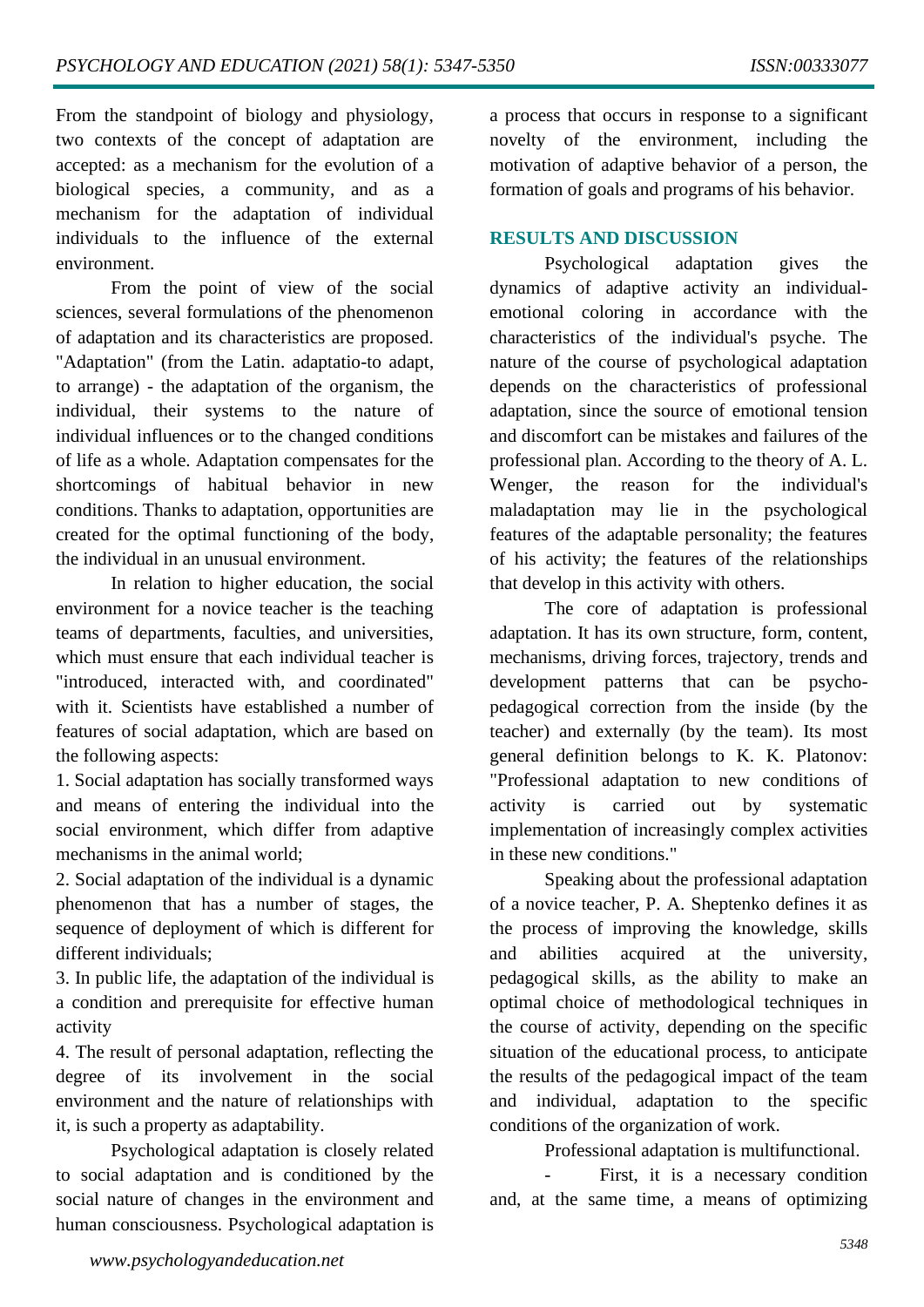human interaction with professional activities and the professional environment.

Secondly, it contributes to the development of a person and is an integral part of the professional development of the individual.

Third, it is necessary when a person masters any professional activity. Professional adaptation is the mastery of a person's value orientations within a given profession, the awareness of the motives and goals in it, the convergence of the orientations of a person and a professional group on the basis of readiness for professional activity.

## **CONCLUSIONS**

The problems and contradictions of adaptation of university graduates to professional activities are expressed in the type of adaptation that they demonstrate in the workplace. According to the results of the survey, only half of the graduates demonstrate progressive or normal adaptation, which is characterized by a rapid or normal course of the adaptation process and its positive result, the absence of acute contradictions between the requirements of the professional activity and the environment and the capabilities of the young specialist. The rest either experience significant difficulties in adapting (difficult adaptation), or cannot adapt to the conditions of professional activity in the workplace (maladaptation). This situation indicates that the process of professional training at the university is not focused on the professional adaptation of future specialists and does not fully take into account the current requirements of the labor market and production to the professional competence of a specialist.

# **REFERENCES**

[1] Ismailova Z. K., Boltayeva M. L., Mukumova D. I., Mirkhodjaev Z. S., Maksudova N. T. Adaptation of young specialists as a component of the activity of the head of an educational organization / Collection; 2017. pp. 16-20. https://elibrary.ru/item.asp?id=32434071

- [2] Mukumova D. I. Strategies of adaptation of graduates of technical higher educational institutions in the labor market. / / School of the future. 2017. No. 6. P. 118-126. https://elibrary.ru/item.asp?id=34882302.
- [3] Mukumova D. I., Yarova S. B. The significance of the use of information and communication technologies in vocational education. / Education and upbringing. 2016. No. 2 (7). pp. 58-59.
- [4] https://elibrary.ru/item.asp?id=25915131
- [5] Matushansky G. U., Frolov A. G. Designing models of activity, personality and continuous professional training of a higher school teacher. - Kazan: Kazan. state. energy.un-t,  $2004 - 112p$
- [6] Karabaevna, I. Z., Omonovich, K. D., Murodillaevich, K. N., Normuminovna, S. U., &Mahmatqulovich, A. O. **(2020).** Formation of a system of methods of technical thinking future engineers. Journal of Critical Reviews. Innovare Academics Sciences Pvt. Ltd. <https://doi.org/10.31838/jcr.07.05.161>
- [7] Ismailova, Z. K., Khimmataliev, D. O., Khashimova, M. K., Baybaeva, M. K., &Ergashev, B. B. **(2020**). Integrative approach to designing the content of secondary specialized vocational education. Opcion, 36(91), 25–41.
- [8] Olimov K. T. et al. Competent training of future specialists on the basis ofacmelogical approach //Journal of Critical Reviews. – 2020. – Т. 7. – №. 15. – P. 2476-2483.
- [9] Olimov K. T et al.[.Introduction of dual](javascript:void(0))  [training in the system of continuous](javascript:void(0))  [professional education.](javascript:void(0)) European Journal of Research and Reflection in Educational Sciences// -2020. Volume 7 Number 12. 2019 Part VI. P. 509-512
- [10]Khimmataliev D., Khakimov J., Daminov O., Rakhmatova F. Criteria and indicators for assessing the level of professional training of future teachers of vocational training at a training module // Journal of critical reviews. ISSN - 2394-5125. Vol 7,